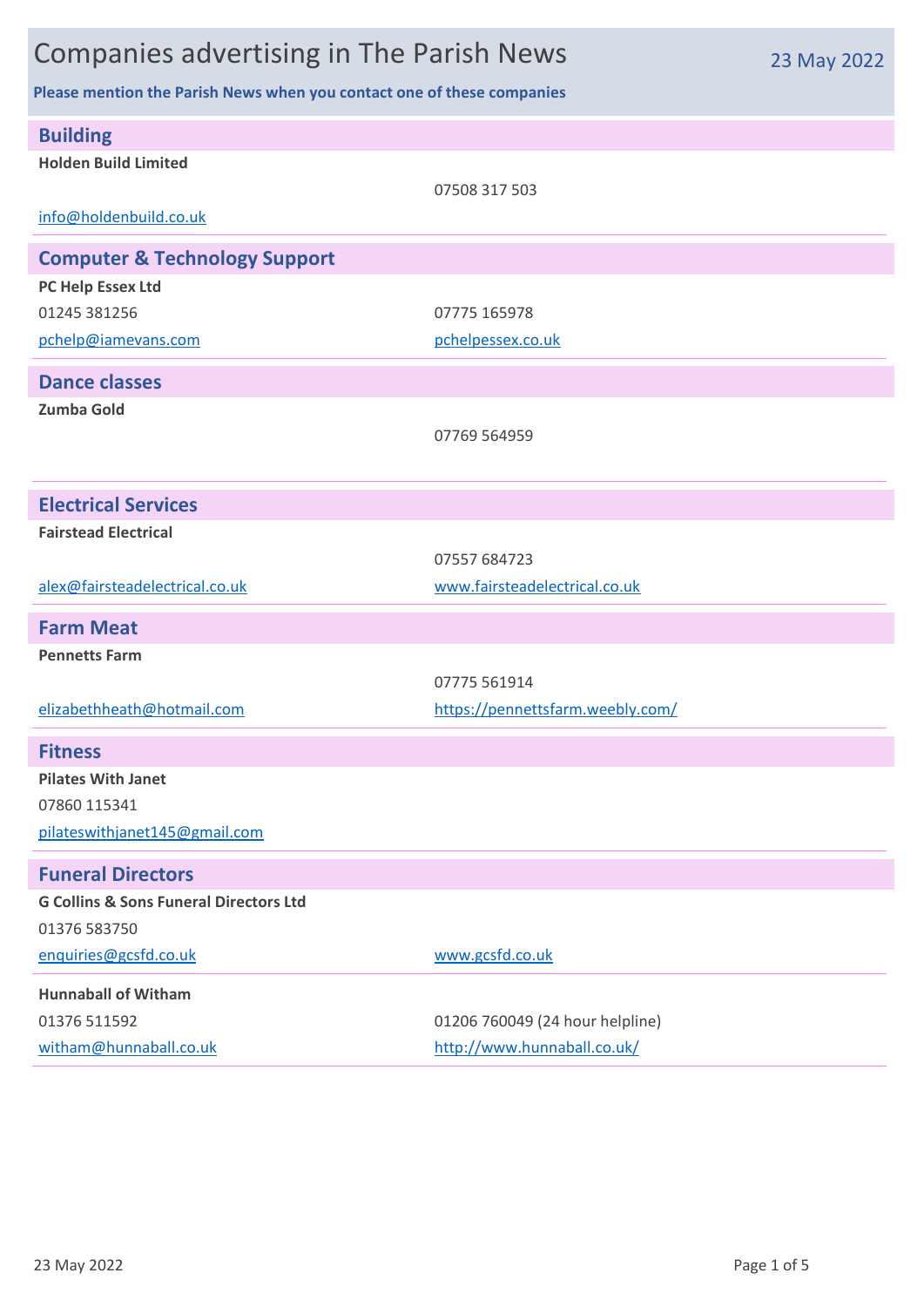| <b>Garden Services</b>                                      |                                                      |
|-------------------------------------------------------------|------------------------------------------------------|
| A Man That Can                                              |                                                      |
| 01245 451658                                                | 07789 228114                                         |
|                                                             | https://www.facebook.com/A-Man-That-Can-215577418464 |
| S. L. Filby and Sons                                        |                                                      |
| 01245 233 638                                               | 07512 229077                                         |
| stevefilby66@hotmail.com                                    |                                                      |
| <b>Simon Braywood Lawn &amp; Hedgecutting</b>               |                                                      |
|                                                             | 07732 712270                                         |
| simonbraywood@gmail.com                                     |                                                      |
| <b>Gardening Club</b>                                       |                                                      |
| <b>Four Parishes Gardening Club</b>                         |                                                      |
| 01245 233 265                                               |                                                      |
|                                                             |                                                      |
| <b>Hairdressing</b>                                         |                                                      |
| <b>Mobile Hairdressing</b>                                  |                                                      |
|                                                             | 07728 611 616                                        |
| Louisewalker24@outlook.com                                  |                                                      |
| <b>Hand Made Soaps</b>                                      |                                                      |
|                                                             |                                                      |
|                                                             |                                                      |
| <b>Traditional Soaps from Mike Kent</b>                     |                                                      |
| 01245 233438                                                |                                                      |
|                                                             |                                                      |
| <b>Honey</b>                                                |                                                      |
| <b>Local Honey from Mike Kent</b>                           |                                                      |
| 01245 233438                                                |                                                      |
| mike kent <mikekent1111@gmail.com></mikekent1111@gmail.com> |                                                      |
| <b>Landscaping &amp; Gardening</b>                          |                                                      |
| Haven't A Clue Horticulture (prev AJF)                      |                                                      |
| 01376 528780                                                | 07770873374                                          |
| tonyandmerlin@gmail.com                                     | http://www.ajf-landscapes.co.uk/                     |
| <b>Motor Vehicle Services</b>                               |                                                      |
| <b>Hillside Motors</b>                                      |                                                      |
| 01245 361745                                                |                                                      |
|                                                             |                                                      |
| <b>Motorbike Dealer</b>                                     |                                                      |

07775 998628

[MotorcycleBuyer7788@outlook.com](mailto:MotorcycleBuyer7788@outlook.com)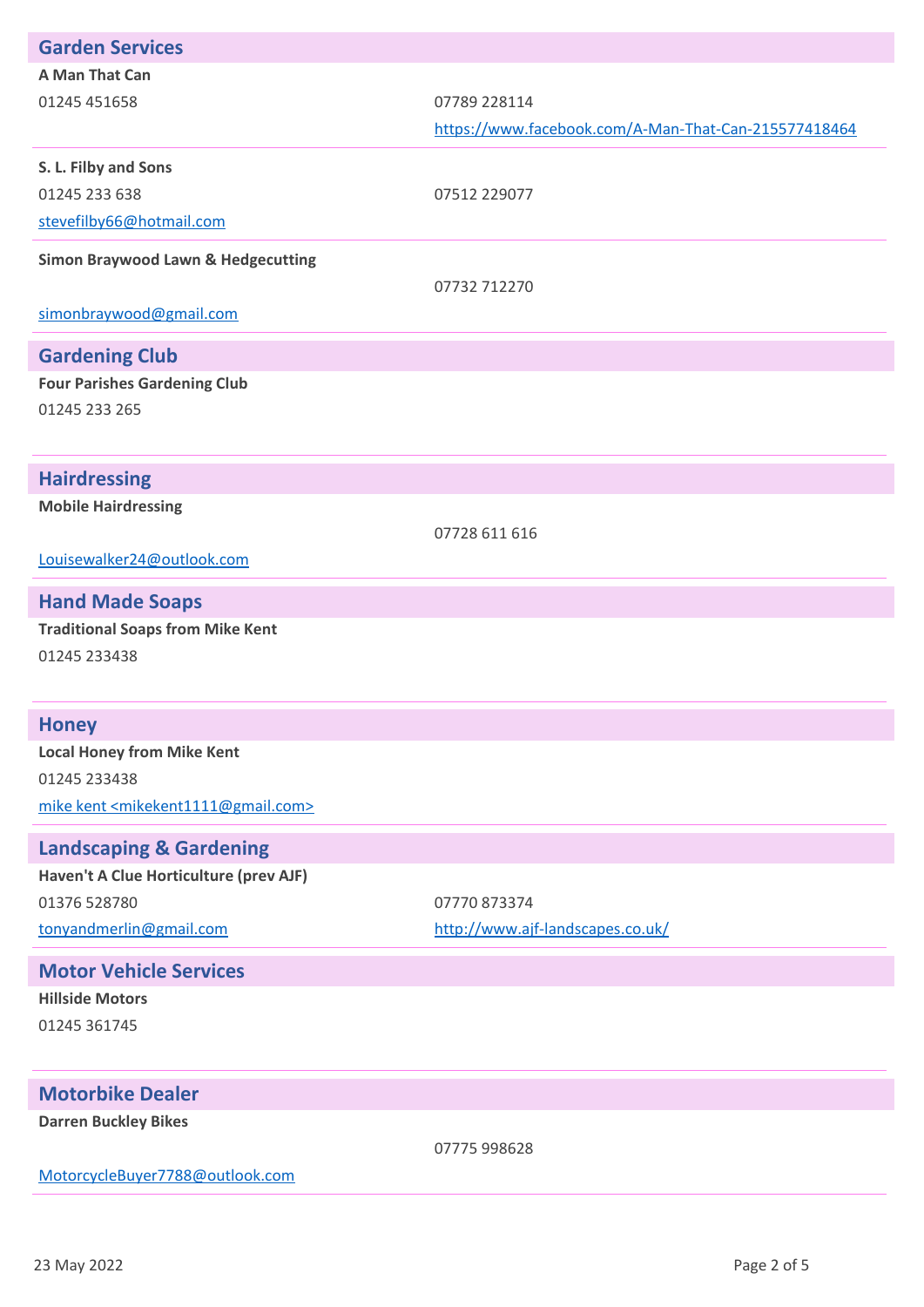| <b>Oil Boiler Services</b>               |                                  |
|------------------------------------------|----------------------------------|
| <b>CKKJ Boiler Services (Oil)</b>        |                                  |
| 01245 362422                             | 07772 142573                     |
|                                          |                                  |
| <b>Oil Heating &amp; Tank Services</b>   |                                  |
| <b>ATP Heating Services Ltd</b>          |                                  |
| 01245 422355                             |                                  |
| info@atpheatingservices.co.uk            | www.atpheatingservices.co.uk     |
| <b>Oil Supply</b>                        |                                  |
| <b>Active Fuels Ltd</b>                  |                                  |
| 01376 348267                             | 07888 999957                     |
| paulbentley17@yahoo.co.uk                |                                  |
| <b>Billericay Fuel Services Ltd</b>      |                                  |
| 01268 710310                             |                                  |
| Claire.Dyer@bfs.uk.com                   | www.bfs.uk.com                   |
| <b>Painting &amp; Decorating</b>         |                                  |
| Alan Harrison - Painter and Decorator    |                                  |
| 01245 233631                             |                                  |
| harrisondecorating@outlook.com           |                                  |
| <b>Pest Control</b>                      |                                  |
| <b>Wild Things Pest Solutions</b>        |                                  |
| 01245 491327                             | 07771 356731                     |
| info@wildthings-pestsolutions.com        | www.wildthings-pestsolutions.com |
| <b>Plumbing</b>                          |                                  |
| <b>MD Plumbing</b>                       |                                  |
| 01245 233225                             | 07596 444409                     |
| info@mdplumbing.co.uk                    | www.mdplumbing.co.uk             |
| <b>Property Maintenance</b>              |                                  |
| <b>Robert Hayes Property Maintenance</b> |                                  |
| 01376 322846                             | 07968 488736                     |
| robert.hayes12@gmail.com                 |                                  |
| <b>Property Rental</b>                   |                                  |
| Lord Rayleigh's Farms Ltd                |                                  |
| 01245 233555                             |                                  |
| LRProperty@dext.cc                       |                                  |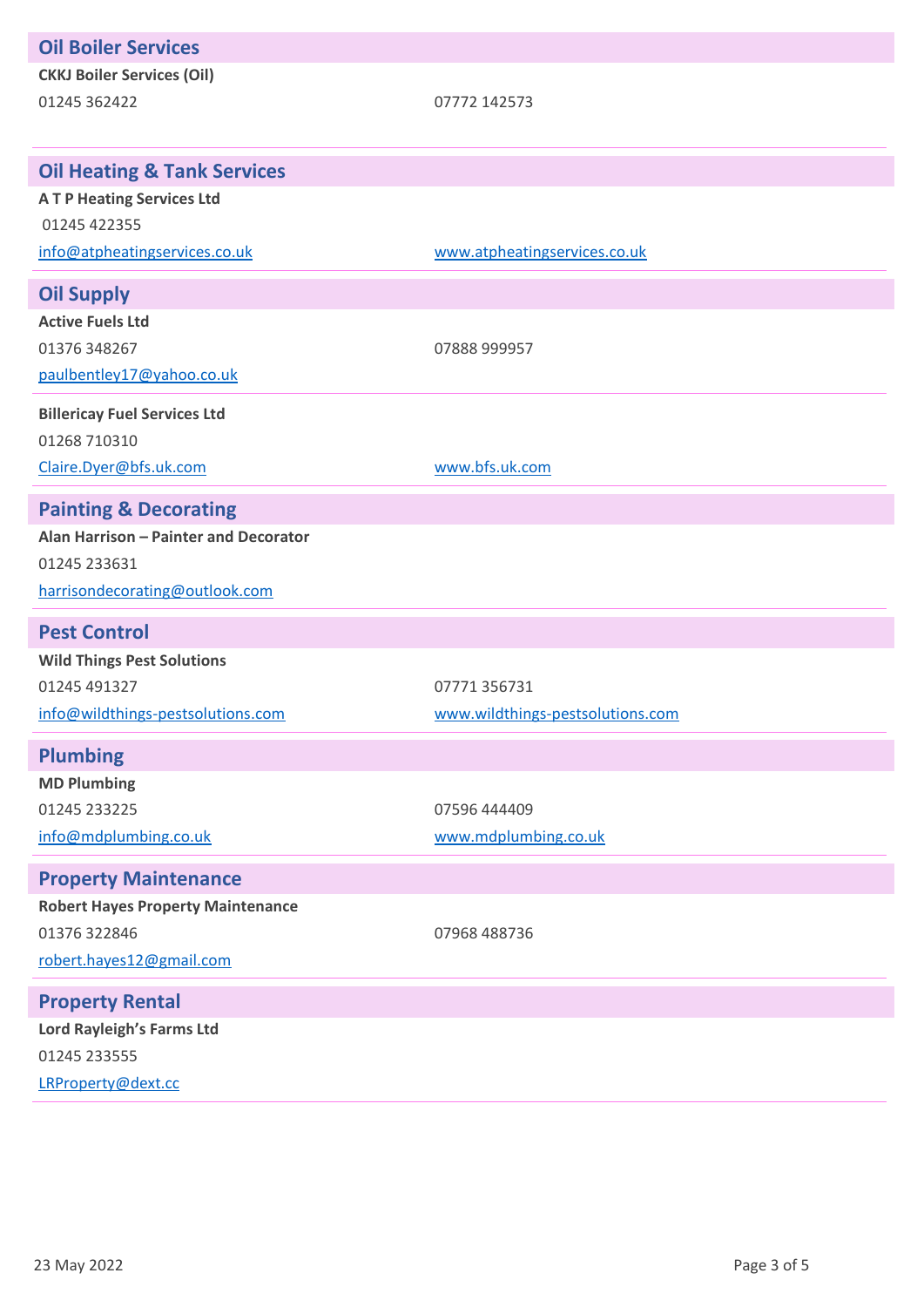| <b>Pub and Restaurant</b>                          |                                      |  |
|----------------------------------------------------|--------------------------------------|--|
| <b>The Square and Compasses</b>                    |                                      |  |
| 01245 361477                                       |                                      |  |
| info@thesquareandcompasses.co.uk                   | www.thesquareandcompasses.co.uk      |  |
| <b>The Rayleigh Arms</b>                           |                                      |  |
| 01245 233 444                                      |                                      |  |
| info@therayleigharms.co.uk                         | therayleigharms.co.uk                |  |
| Sewage system emptying, servicing and installation |                                      |  |
| <b>Owls Hall Environmental Ltd</b>                 |                                      |  |
| 01371 850537                                       |                                      |  |
| sales@owlshall.co.uk                               | www.owlshall.co.uk                   |  |
| <b>Taxi and Executive Travel</b>                   |                                      |  |
| <b>Hatfield Peverel Cars</b>                       |                                      |  |
| 01245 380370                                       |                                      |  |
|                                                    | www.hatfieldpeverelcars.com          |  |
| <b>Tea Room</b>                                    |                                      |  |
| <b>Owl's Hill Tea Room</b>                         |                                      |  |
| 01245 233100                                       |                                      |  |
| hello@owlshilltearoom.co.uk                        | www.owlshilltearoom.co.uk            |  |
| <b>Tree Services</b>                               |                                      |  |
| <b>JLH Tree Services</b>                           |                                      |  |
| 01376 514758                                       | 07896 188 329                        |  |
| servicesjt@hotmail.co.uk                           |                                      |  |
| <b>TV Programme</b>                                |                                      |  |
| <b>Words of Peace</b>                              |                                      |  |
| 01245 233 643                                      |                                      |  |
| nick.niwa@btinternet.com                           | http://www.wopg.org/                 |  |
| <b>Upholstery</b>                                  |                                      |  |
| <b>Oreon Upholstery Specialists</b>                |                                      |  |
| 01376 346585 or 01206 769458                       |                                      |  |
|                                                    | www.oreon.co.uk                      |  |
| <b>Upholstery, Curtains and Blinds</b>             |                                      |  |
| <b>Simon Houlding Upholstery</b>                   |                                      |  |
| 01621859484                                        | 07990 972 676                        |  |
| info@simonhoulding.co.uk                           | http://www.houldingupholstery.co.uk/ |  |
| <b>Vet</b>                                         |                                      |  |
| <b>Ambivet</b>                                     |                                      |  |
| 01376 773017                                       | 07548 017917                         |  |
| elaine.ambivet@gmail.com                           |                                      |  |
|                                                    |                                      |  |